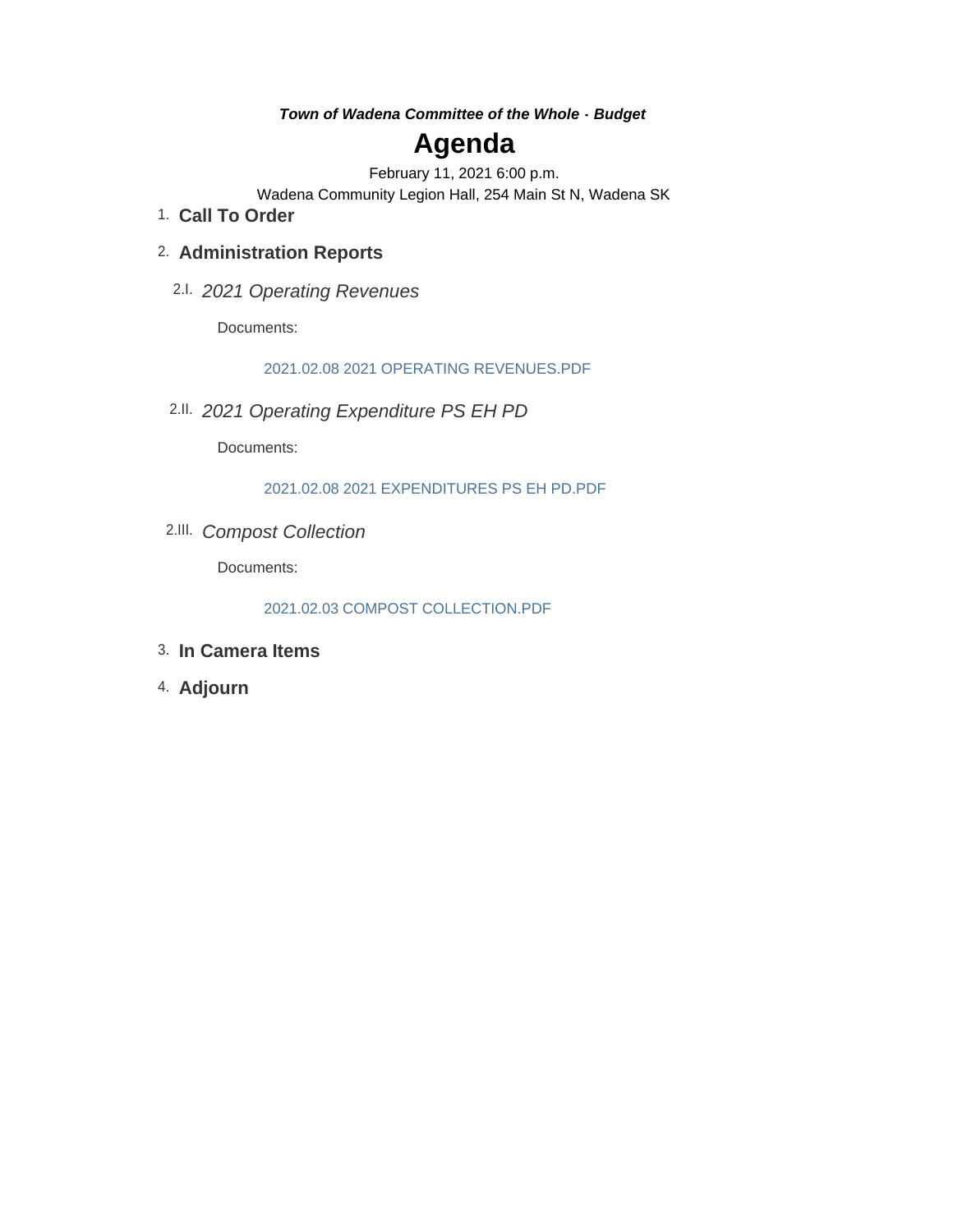

| RE:          | <b>2021 Operating Revenues</b>                                                           |
|--------------|------------------------------------------------------------------------------------------|
| DATE:        | February 8, 2021                                                                         |
| <b>FROM:</b> | Jennifer Taylor, Chief Administrative Officer<br>Lovely Jane Magnaye, Manager of Finance |
| TO:          | Committee of the Whole                                                                   |

#### **ISSUE:**

Administration has prepared the revenue portion of the 2021 budget for review of the Committee of the Whole (attached).

#### **BACKGROUND:**

Revenues are based on Bylaw No. 2021-01 Fees and Charges Bylaw adopted by Council on January 11, 2021 while Utilities revenues are based on Bylaw No. 05-18 Water and Sewer Rates Bylaw.

#### **ALTERNATIVES:**

- 1. Committee of the Whole can provide feedback and direction on proposed revenues.
- 2. Committee of the Whole can accept the proposal as presented.

#### **ANALYSIS:**

#### Property Taxes

Property taxes have not been adjusted and are the same rates and assessment as 2020. This will be discussed in a separate meeting after the assessment levy processing.

#### Fees and Charges

Fees and charges show a decrease in revenue of 16.7%. The loss is made up of decreased use of the Rec Centre, Hall, and Fitness Centre and the loss of revenue from the Kitchen Auxiliary. Revenue for the Aquatic Centre was based on 2019 because there was no activity last year.

#### Conditional Grants

Most of the conditional grant numbers are based on previous year. However, it shows a decrease in revenue for this year because the first part of the gas tax for 2021 was already provided to the Town in 2020. The said fund was set aside in the bank and can be withdrawn as needed.

#### Grants in Lieu of Taxes

Grants in lieu of taxes was based on last year's plus 5%. Exact figures will be provided after the levy processing. Surcharges from SaskPower and SaskEnergy are based on the average of the last three years.

#### Investment Income and Commissions

Investment Income and Commissions show a decrease in revenue of \$61,800 due to insurance claims from the previous year.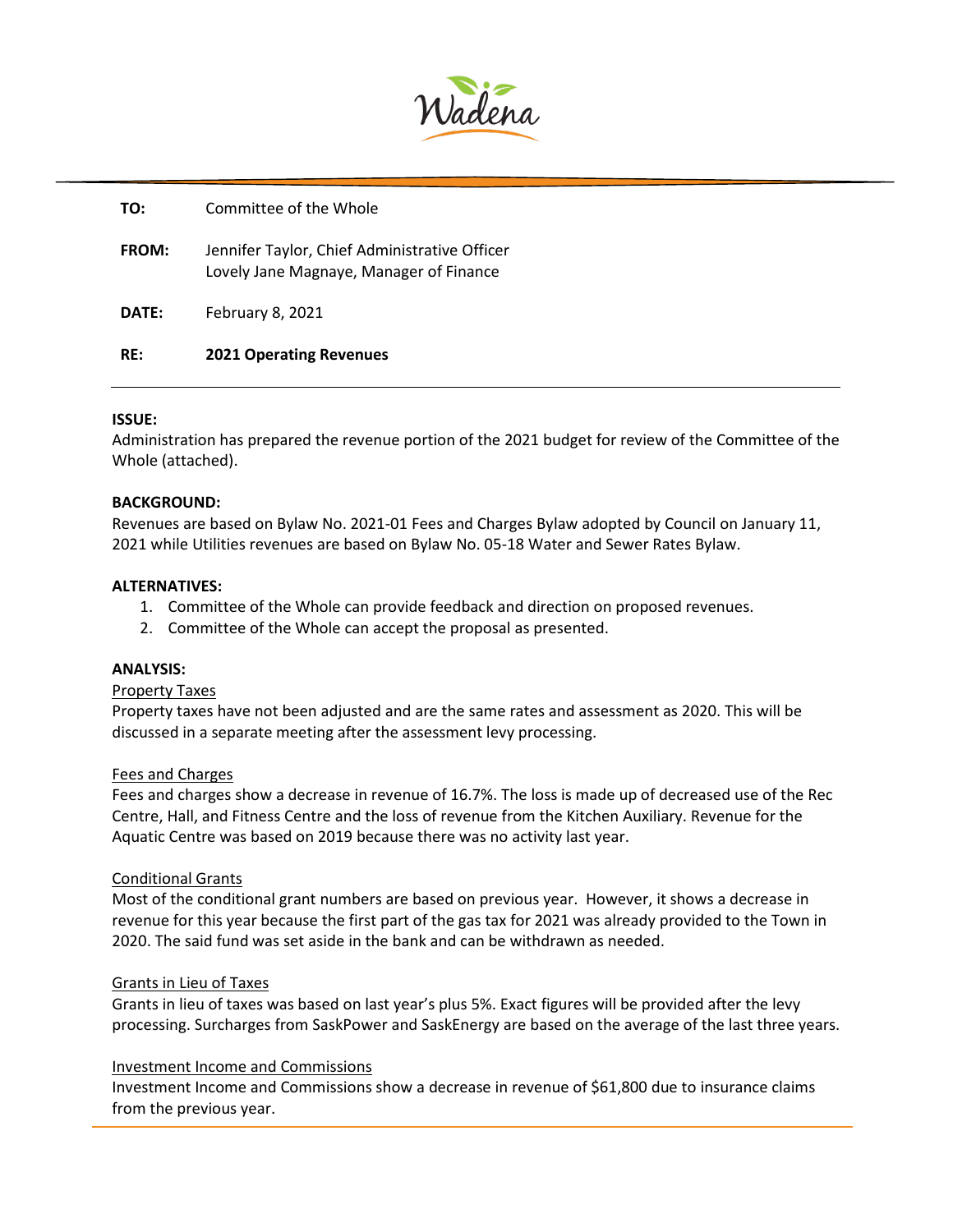

## Transfers from Reserves

Transfers from Reserves will be discussed in a separate meeting after considering the overall budget.

## **Utilities**

There is a projected increase in revenue of \$32,000 due to the following rate increase from 2020:

- Residential Water and Sewer 4.98%
- Commercial Water and Sewer 5%
- Heavy Users Water and Sewer 4.99%
- Residential and Commercial Infrastructure Fee 3.75%
- Heavy Users Infrastructure Fee 5%

## **ADMINISTRATIVE RECOMMENDATION(S):**

Administration requests that the Committee provide feedback on the proposed revenues for 2021.

## **ATTACHMENTS:**

2021 Operating Revenues DRAFT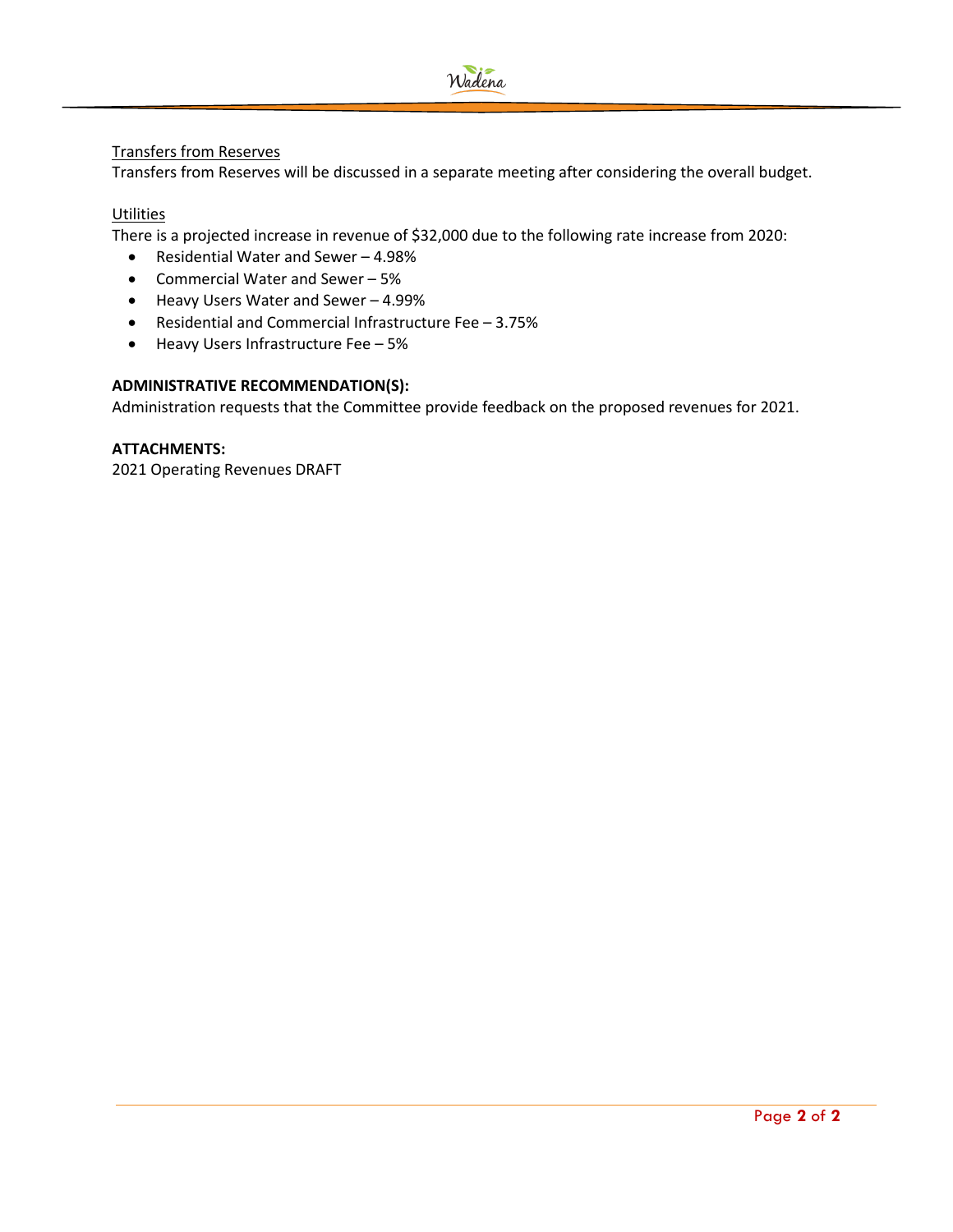| <b>Account Name</b>                        | Total Budget PY Actual PY Budget |                                                               |                     |                                            |  |                                                                 | Increase<br>(Decrease) in<br><b>Budget</b> |                |
|--------------------------------------------|----------------------------------|---------------------------------------------------------------|---------------------|--------------------------------------------|--|-----------------------------------------------------------------|--------------------------------------------|----------------|
| 2021<br><b>TOWN OF WADENA</b>              |                                  |                                                               |                     |                                            |  |                                                                 |                                            |                |
| <b>REVENUE SUMMARY</b>                     |                                  | $$2,927,628.14$ $$3,049,311.85$ $$3,244,818.00$ $$317,189.86$ |                     |                                            |  |                                                                 |                                            |                |
| <b>PROPERTY TAXES</b>                      |                                  | $$1,486,624.89$ $$1,491,559.62$ $$1,487,518.00$ $$$           |                     |                                            |  |                                                                 |                                            | 893.11         |
| <b>FEES AND CHARGES</b>                    | \$                               |                                                               |                     | 214,918.47 \$ 173,887.84 \$ 256,380.00 -\$ |  |                                                                 |                                            | 41,461.53      |
| <b>MAINTENANCE AND DEVELOPMENT CHARGES</b> |                                  | $\sim$                                                        |                     | $-$ \$<br>$-$ \$                           |  |                                                                 | \$                                         |                |
| <b>UTILITIES</b>                           | \$                               |                                                               |                     | 580,639.00 \$ 610,741.67 \$ 548,500.00 \$  |  |                                                                 |                                            | 32,139.00      |
| <b>UNCONDITIONAL TRANSFERS</b>             | \$                               |                                                               |                     | 293,622.00 \$ 370,456.00 \$ 293,622.00 \$  |  |                                                                 |                                            |                |
| <b>CONDITIONAL GRANTS</b>                  | \$                               |                                                               |                     | 172,249.00 \$ 213,458.54 \$ 207,448.00 -\$ |  |                                                                 |                                            | 35,199.00      |
| <b>GRANTS IN LIEU OF TAXES</b>             | \$                               |                                                               |                     | 161,373.77 \$ 149,401.10 \$ 164,900.00 -\$ |  |                                                                 |                                            | 3,526.23       |
| <b>CAPITAL ASSET PROCEEDS</b>              | \$                               | $\sim 100$                                                    | -\$                 | $24,965.15$ \$                             |  | $\bullet$ .<br><br><br><br><br><br><br><br><br><br><br><br><br> | \$                                         |                |
| <b>INVESTMENT INCOME AND COMMISSIONS</b>   | \$                               | 18,201.00 \$                                                  |                     |                                            |  | 17,199.55 \$ 80,500.00 -\$ 62,299.00                            |                                            |                |
| <b>OTHER REVENUES</b>                      | \$                               | $\blacksquare$                                                | \$                  | $25.00\;$ \$                               |  | $ \,$                                                           | \$                                         | $\blacksquare$ |
| <b>TRANSFERS</b>                           | \$                               |                                                               | $\ddot{\bm{\zeta}}$ |                                            |  | 47,547.68 \$ 205,950.00 -\$ 205,950.00                          |                                            |                |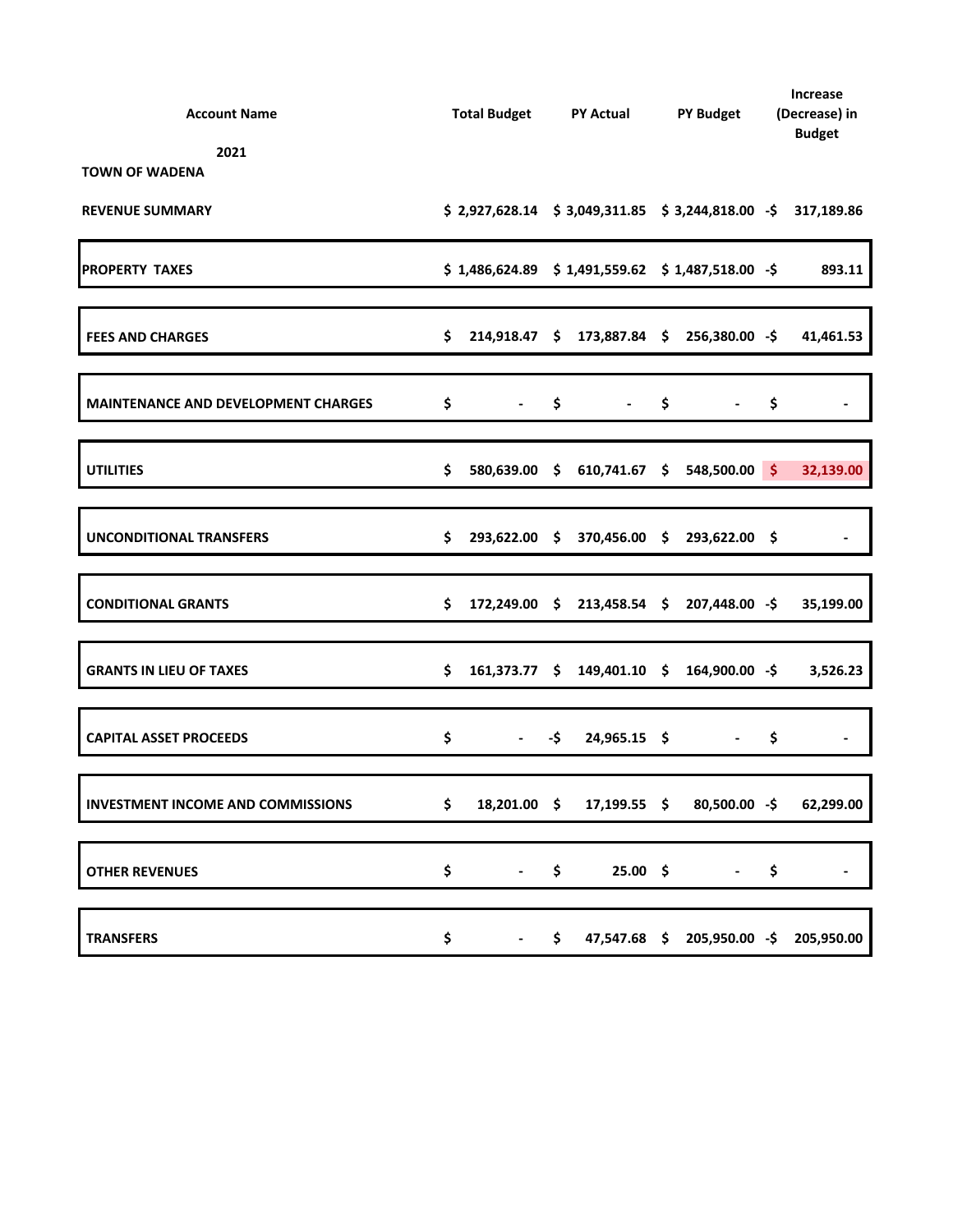| <b>Account Number</b>           | <b>Account Name</b>                    | <b>Total Budget</b> | <b>PY Actual</b> | <b>PY Budget</b> | Increase<br>(Decrease) in<br><b>Budget</b> |
|---------------------------------|----------------------------------------|---------------------|------------------|------------------|--------------------------------------------|
| <b>REVENUE DETAIL SUMMARY</b>   |                                        |                     |                  |                  |                                            |
| <b>TOTAL REVENUE</b>            |                                        | \$2,927,628.14      | \$3,049,311.85   | \$3,244,818.00   | ( \$317,189.86)                            |
|                                 |                                        |                     |                  |                  |                                            |
| <b>PROPERTY TAXES</b>           |                                        | \$1,486,624.89      | \$1,491,559.62   | \$1,487,518.00   | ( \$893.11)                                |
| <b>Property Taxes</b>           |                                        | \$1,440,160.89      | \$1,437,811.50   | \$1,449,054.00   | (58, 893.11)                               |
| 410-110-100                     | <b>General Municipal Levy</b>          | \$1,479,248.35      | \$1,482,564.24   | \$1,484,045.00   | ( \$4,796.65)                              |
| 410-120-100                     | Abatements, Adjustments                | ( \$5,804.36)       | ( \$8,721.97)    | (\$1,600.00)     | ( \$4, 204.36)                             |
| 410-130-100                     | Discount on Municipal Taxes            | ( \$33, 283.09)     | ( \$36,030.77)   | ( \$33, 391.00)  | \$107.91                                   |
| <b>Trailer License Fees</b>     |                                        | \$1,464.00          | \$1,016.71       | \$1,464.00       | \$0.00                                     |
| 410-300-100                     | <b>Trailer License Fees</b>            | \$1,464.00          | \$1,016.71       | \$1,464.00       | \$0.00                                     |
| <b>Penalties on Tax Arrears</b> |                                        | \$45,000.00         | \$52,731.41      | \$37,000.00      | \$8,000.00                                 |
| 410-400-210                     | Penalty on Municipal Taxes             | \$45,000.00         | \$52,731.41      | \$37,000.00      | \$8,000.00                                 |
|                                 |                                        |                     |                  |                  |                                            |
| <b>FEES AND CHARGES</b>         |                                        | \$214,918.47        | \$173,887.84     | \$256,380.00     | ( \$41,461.53)                             |
| <b>Custom Work</b>              |                                        | \$7,750.00          | \$10,365.50      | \$7,750.00       | \$0.00                                     |
| 420-100-100                     | TS Custom Work, Equipment Rental       | \$1,500.00          | \$3,578.00       | \$1,500.00       | \$0.00                                     |
| 420-520-800                     | RC Custom Work, Equipment Rental       | \$6,250.00          | \$6,787.50       | \$6,250.00       | \$0.00                                     |
|                                 |                                        |                     |                  |                  |                                            |
| <b>Sale of Supplies</b>         |                                        | \$1,000.00          | \$873.94         | \$1,300.00       | ( \$300.00]                                |
| 420-200-200                     | GG Sale of Supplies - Office           | \$800.00            | \$661.75         | \$1,100.00       | ( \$300.00)                                |
| 420-200-500                     | TS Sale of Supplies                    | \$200.00            | \$212.19         | \$200.00         | \$0.00                                     |
| <b>Rentals</b>                  |                                        | \$7,200.00          | \$6,836.77       | \$7,800.00       | (5600.00)                                  |
| 420-300-100                     | GG Rental - Lots, Rooms, etc           | \$1,100.00          | \$1,055.00       | \$1,500.00       | (5400.00)                                  |
| 420-300-107                     | GG Rentals - Storage Compound          | \$4,600.00          | \$3,516.77       | \$4,000.00       | \$600.00                                   |
| 420-300-200                     | GG Sign Corridor Advertisement         | \$1,000.00          | \$2,100.00       | \$2,000.00       | (\$1,000.00)                               |
| 420-350-100                     | PD Wadena Promo Items                  | \$500.00            | \$165.00         | \$300.00         | \$200.00                                   |
| <b>Policing and Fire Fees</b>   |                                        | \$9,400.00          | \$11,498.32      | \$8,300.00       | \$1,100.00                                 |
| 420-400-110                     | <b>PS Fines</b>                        | \$8,500.00          | \$11,498.32      | \$8,000.00       | \$500.00                                   |
| 420-400-700                     | <b>PS Animal Control Fees</b>          | \$900.00            | \$0.00           | \$300.00         | \$600.00                                   |
| <b>Recreation Fees</b>          |                                        | \$175,318.47        | \$132,014.76     | \$215,600.00     | (540, 281.53)                              |
| <b>Recreation Centre Fees</b>   |                                        | \$73,393.47         | \$78,101.31      | \$99,500.00      | (526, 106.53)                              |
| 420-500-100                     | RC Rec Centre Ice Rental               | \$36,543.47         | \$30,075.78      | \$45,500.00      | ( \$8,956.53)                              |
| 420-500-120                     | RC - Skate Sharpening                  | \$250.00            | \$90.00          | \$500.00         | ( \$250.00)                                |
| 420-500-140                     | RC Rec Centre Mezzanine Rental         | \$2,000.00          | \$3,860.00       | \$3,000.00       | (\$1,000.00)                               |
| 420-500-160                     | RC Rec Centre Advertising, Sponsorship | \$23,000.00         | \$12,422.38      | \$16,000.00      | \$7,000.00                                 |
| 420-500-200                     | <b>RC Rec Centre Concession</b>        | \$3,500.00          | \$26,975.01      | \$24,000.00      | ( \$20,500.00)                             |
| 420-500-700                     | RC - Recycling, Other                  | \$600.00            | \$432.40         | \$1,000.00       | (\$400.00)                                 |
| 420-500-800                     | RC Campground Fees                     | \$4,000.00          | \$2,621.74       | \$6,000.00       | ( \$2,000.00)                              |
| 420-500-801                     | RC - Sportsgrounds Advertising         | \$1,000.00          | \$1,000.00       | \$1,000.00       | \$0.00                                     |
| 420-500-900                     | RC Sports Grounds Fees                 | \$2,500.00          | \$624.00         | \$2,500.00       | \$0.00                                     |
| 420-500-950                     | <b>RC Donations - Sports Grounds</b>   | \$0.00              | \$0.00           | \$0.00           | \$0.00                                     |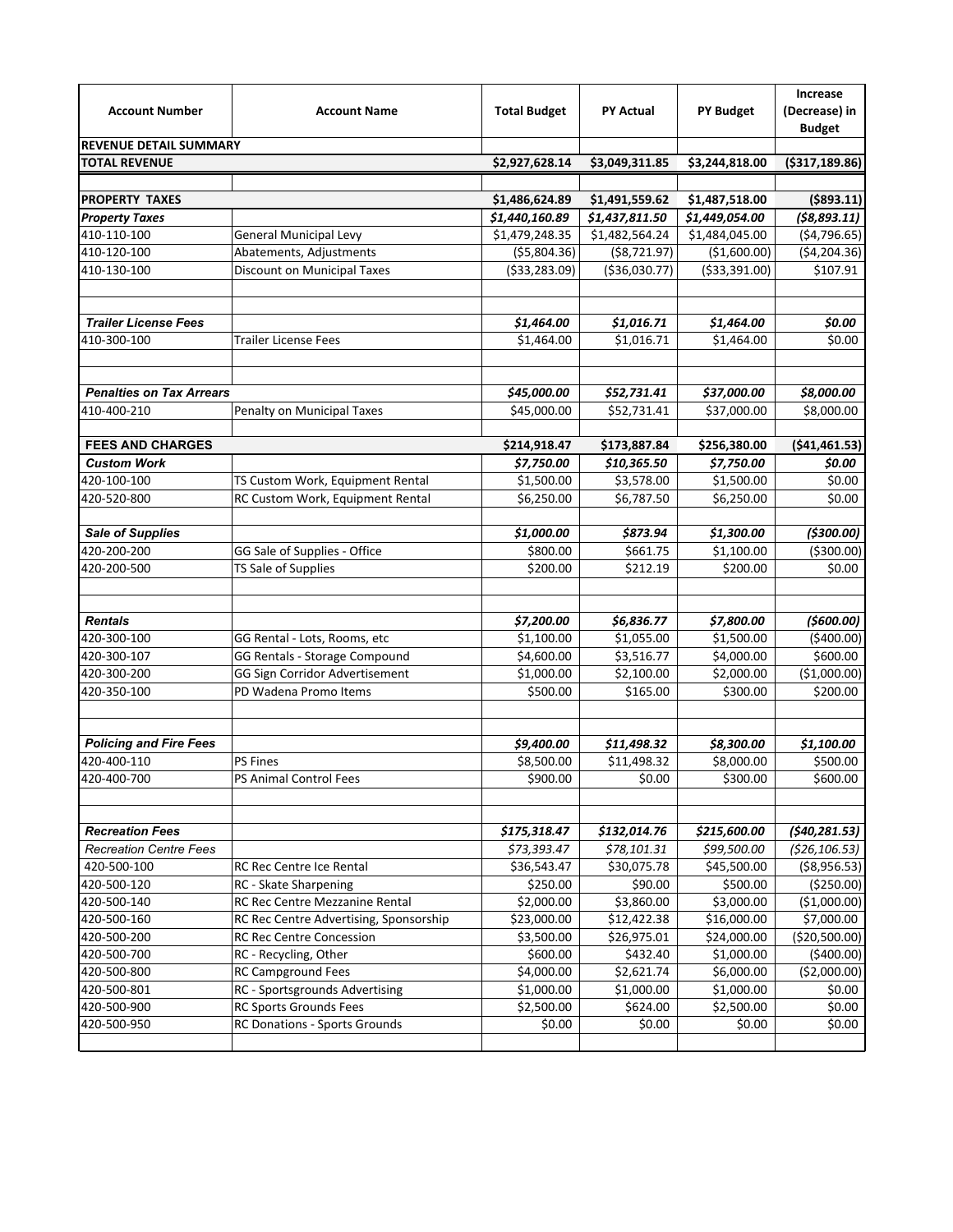| <b>Recreation Program Fees</b>             |                                          | \$101,925.00 | \$53,913.45 | \$116,100.00 | (514, 175.00) |
|--------------------------------------------|------------------------------------------|--------------|-------------|--------------|---------------|
| Pool                                       |                                          | \$43,950.00  | \$802.52    | \$43,950.00  | \$0.00        |
| 420-520-300                                | <b>RC Pool - Lessons</b>                 | \$20,000.00  | \$0.00      | \$20,000.00  | \$0.00        |
| 420-520-310                                | RC Pool - Season Tickets                 | \$8,000.00   | \$0.00      | \$8,000.00   | \$0.00        |
| 420-520-320                                | RC Pool - Daily Admissions               | \$7,500.00   | \$0.00      | \$7,500.00   | \$0.00        |
| 420-520-330                                | <b>RC Pool - Rentals</b>                 | \$3,500.00   | \$0.00      | \$3,500.00   | \$0.00        |
| 420-520-340                                | RC Pool - Other Revenue                  | \$750.00     | \$0.00      | \$750.00     | \$0.00        |
| 420-520-350                                | RC Pool - Concession                     | \$2,200.00   | \$0.00      | \$2,200.00   | \$0.00        |
| 420-520-360                                | <b>RC Pool - Donations</b>               | \$0.00       | \$0.00      | \$0.00       | \$0.00        |
| 420-520-400                                | RC Playground Program                    | \$2,000.00   | \$802.52    | \$2,000.00   | \$0.00        |
| Museum/Hall/Fitness<br>Centre              |                                          | \$57,975.00  | \$53,110.93 | \$72,150.00  | (514, 175.00) |
| 420-520-120                                | RC Museum - Co-op Cash Back              | \$75.00      | \$182.04    | \$50.00      | \$25.00       |
| 420-530-100                                | RC Museum - Admissions, Souvenirs, Other | \$400.00     | \$128.00    | \$400.00     | \$0.00        |
| 420-530-110                                | <b>RC Museum - Donations</b>             | \$500.00     | \$200.00    | \$500.00     | \$0.00        |
| 420-530-115                                | RC Museum - Fundraising                  | \$5,000.00   | \$4,700.75  | \$5,000.00   | \$0.00        |
| 420-530-116                                | RC Museum - Crop Income                  | \$1,000.00   | \$2,967.58  | \$1,000.00   | \$0.00        |
| 420-530-140                                | RC Museum - Refunds, Interest, etc       | \$100.00     | \$92.44     | \$100.00     | \$0.00        |
| 420-530-200                                | RC Hall - Rental                         | \$30,000.00  | \$27,647.32 | \$38,000.00  | ( \$8,000.00) |
| 420-530-210                                | RC Hall - Other Revenue                  | \$0.00       | \$769.25    | \$500.00     | ( \$500.00)   |
| 420-540-230                                | <b>RC Fitness Centre Memberships</b>     | \$18,000.00  | \$13,988.55 | \$22,000.00  | (\$4,000.00)  |
| 420-540-236                                | RC Fitness Centre - Keycard              | \$400.00     | \$0.00      | \$400.00     | \$0.00        |
| 420-540-237                                | RC Fitness Centre - Rentals              | \$2,500.00   | \$2,405.00  | \$2,500.00   | \$0.00        |
| 420-540-240                                | <b>RC Fitness Centre Other</b>           | \$0.00       | (\$20.00)   | \$1,000.00   | (\$1,000.00)  |
| <b>Cemetery Fees</b>                       |                                          | \$4,200.00   | \$3,200.00  | \$4,000.00   | \$200.00      |
| 420-600-100                                | HW Cemetery - Sale of Plots, Fees        | \$4,200.00   | \$3,200.00  | \$4,000.00   | \$200.00      |
| <b>Licenses and Permits</b>                |                                          | \$6,400.00   | \$5,387.00  | \$8,700.00   | (52, 300.00)  |
| 420-700-200                                | GG Licenses - Business                   | \$3,500.00   | \$3,250.00  | \$5,000.00   | (\$1,500.00)  |
| 420-700-210                                | <b>GG Licenses - Pets</b>                | \$1,900.00   | \$1,685.00  | \$2,200.00   | ( \$300.00)   |
| 420-710-100                                | <b>GG Permits</b>                        | \$1,000.00   | \$452.00    | \$1,500.00   | ( \$500.00)   |
| <b>Other</b>                               |                                          | \$0.00       | \$0.00      | \$0.00       | \$0.00        |
| <b>General Office Services</b><br>Provided |                                          | \$3,350.00   | \$2,246.43  | \$1,930.00   | \$1,420.00    |
| 420-800-101                                | GG Other Fees & Penalties                | \$50.00      | \$25.00     | \$50.00      | \$0.00        |
| 420-800-220                                | <b>GG Appeal Fees</b>                    | \$500.00     | \$75.00     | \$100.00     | \$400.00      |
| 420-100-130                                | <b>GG Tax Enforcement</b>                | \$2,000.00   | \$547.43    | \$1,000.00   | \$1,000.00    |
| 420-800-100                                | <b>GG Tax Certificate</b>                | \$800.00     | \$945.00    | \$700.00     | \$100.00      |
| Landfill/Waste                             |                                          |              |             |              |               |
| <b>Collection Fees</b>                     |                                          | \$300.00     | \$1,465.12  | \$1,000.00   | (5700.00)     |
| 420-850-135                                | <b>EH Scrap Metal</b>                    | \$300.00     | \$1,465.12  | \$1,000.00   | (\$700.00)    |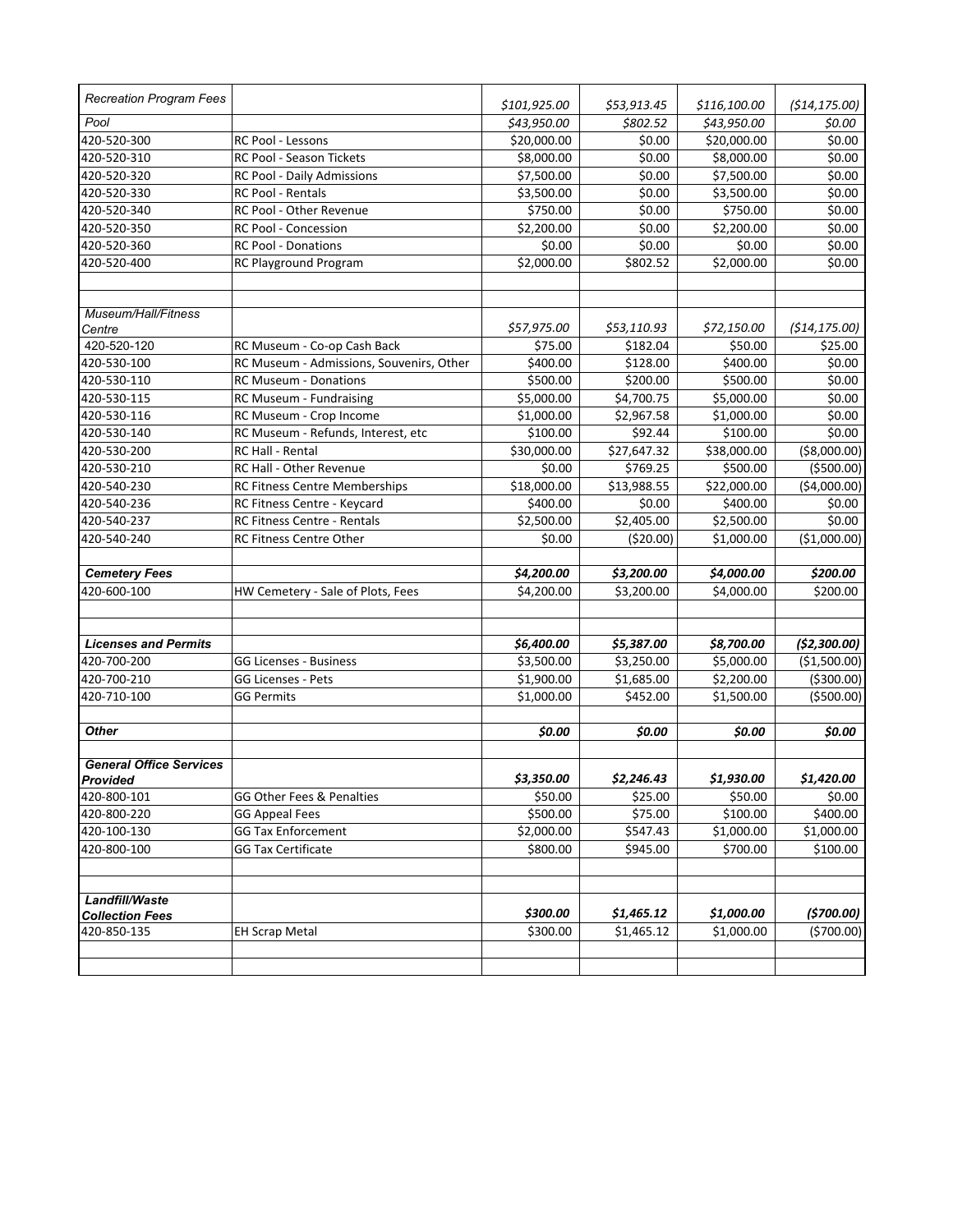| <b>MAINTENANCE AND DEVELOPMENT CHARGES</b> |                                       | \$0.00       | \$0.00                  | \$0.00       | \$0.00         |
|--------------------------------------------|---------------------------------------|--------------|-------------------------|--------------|----------------|
| <b>Development Charges</b>                 |                                       | \$0.00       | \$0.00                  | \$0.00       | \$0.00         |
|                                            |                                       |              |                         |              |                |
|                                            |                                       |              |                         |              |                |
| <b>UTILITIES</b>                           |                                       | \$580,639.00 | \$610,741.67            | \$548,500.00 | \$32,139.00    |
| Water                                      |                                       | \$449,704.00 | \$489,923.32            | \$425,000.00 | \$24,704.00    |
| 440-110-100                                | UW Water Charges, Sales               | \$221,510.00 | \$217,633.70            | \$201,000.00 | \$20,510.00    |
| 440-110-101                                | UW Infrastructure Fees                | \$222,944.00 | \$216,645.58            | \$219,000.00 | \$3,944.00     |
| 440-110-102                                | UW Interest Revenue                   | \$1,200.00   | \$1,158.61              | \$1,200.00   | \$0.00         |
| 440-120-200                                | UW Custom Work, Equipment Rental      | \$2,000.00   | \$917.18                | \$2,000.00   | \$0.00         |
| 440-130-100                                | <b>UW Pumphouse Water Sales</b>       | \$800.00     | \$1,117.00              | \$800.00     | \$0.00         |
| 440-140-100                                | UW Connection/Disconnection Fees      | \$1,250.00   | \$1,900.00              | \$1,000.00   | \$250.00       |
| 440-140-400                                | UW Sale of Supplies                   | \$0.00       | \$0.00                  | \$0.00       | \$0.00         |
| 440-190-900                                | UW Other Revenue                      | \$0.00       | \$50,551.25             | \$0.00       | \$0.00         |
|                                            |                                       |              |                         |              |                |
| Sewer                                      |                                       | \$130,935.00 | \$120,818.35            | \$123,500.00 | \$7,435.00     |
| 440-220-100                                | <b>US Sewer Charges</b>               | \$125,435.00 | \$117,134.24            | \$118,000.00 | \$7,435.00     |
| 440-230-100                                | US Custom Work, Equipment Rental      | \$5,500.00   | \$3,684.11              | \$5,500.00   | \$0.00         |
|                                            |                                       |              |                         |              |                |
|                                            |                                       |              |                         |              |                |
| <b>UNCONDITIONAL TRANSFERS</b>             |                                       | \$293,622.00 | \$370,456.00            | \$293,622.00 | \$0.00         |
| <b>Unconditional Transfers</b>             |                                       | \$293,622.00 | \$370,456.00            | \$293,622.00 | \$0.00         |
| 450-105-100                                | Municipal Revenue Sharing             | \$293,622.00 | \$293,622.00            | \$293,622.00 | \$0.00         |
| 450-430-130                                | Grants - Unconditional - Other        | \$0.00       | \$76,834.00             | \$0.00       | \$0.00         |
|                                            |                                       |              |                         |              |                |
| <b>CONDITIONAL GRANTS</b>                  |                                       | \$172,249.00 | \$213,458.54            | \$207,448.00 | ( \$35,199.00) |
| Federal                                    |                                       | \$69,596.00  | \$91,117.00             | \$113,792.00 | (544, 196.00)  |
| 450-200-070                                | Fed Grant - Gas Tax Fund              | \$37,996.00  | \$53,348.00             | \$75,992.00  | ( \$37,996.00) |
| 450-240-100                                | Fed Grant - Other                     | \$31,600.00  | \$37,769.00             | \$37,800.00  | ( \$6,200.00)  |
| <b>Provincial</b>                          |                                       | \$100,153.00 | \$119,841.54            | \$93,656.00  | \$6,497.00     |
| 450-300-102                                | Prov Grant - TAPD                     | \$2,000.00   | \$3,466.00              | \$3,466.00   | (\$1,466.00)   |
| 450-300-103                                | Prov Grant - TUHP                     | \$14,508.00  | \$14,508.00             | \$14,510.00  | (52.00)        |
| 450-305-100                                | Prov Grant - Sask. Lotteries          | \$14,380.00  | \$14,444.00             | \$14,380.00  | \$0.00         |
| 450-315-100                                | Prov Grant - Canada Summer Jobs       | \$10,995.00  | \$3,170.00              | \$9,500.00   | \$1,495.00     |
| 450-315-110                                | Prov Grant - Summer Students - Museum | \$19,200.00  | \$8,478.58              | \$19,200.00  | \$0.00         |
| 450-315-150                                | Prov Grant - MEEP                     | \$0.00       | $\overline{$}37,613.00$ | \$0.00       | \$0.00         |
| 450-315-160                                | Prov Grant - CIF                      | \$5,000.00   | \$6,000.00              | \$6,000.00   | (\$1,000.00)   |
| 450-315-161                                | Prov Grant - SPRA                     | \$3,500.00   | \$0.00                  | \$0.00       | \$3,500.00     |
| 450-345-113                                | Prov Grant - MMSW Recycling Program   | \$18,570.00  | \$16,161.96             | \$15,600.00  | \$2,970.00     |
| 450-350-115                                | Prov Grant - Museum                   | \$12,000.00  | \$16,000.00             | \$11,000.00  | \$1,000.00     |
|                                            |                                       |              |                         |              |                |
| Local                                      |                                       | \$2,500.00   | \$2,500.00              | \$0.00       | \$2,500.00     |
| 450-400-100                                | Local Grant - Other Municipal         | \$2,500.00   | \$2,500.00              | \$0.00       | \$2,500.00     |
|                                            |                                       |              |                         |              |                |
|                                            |                                       |              |                         |              |                |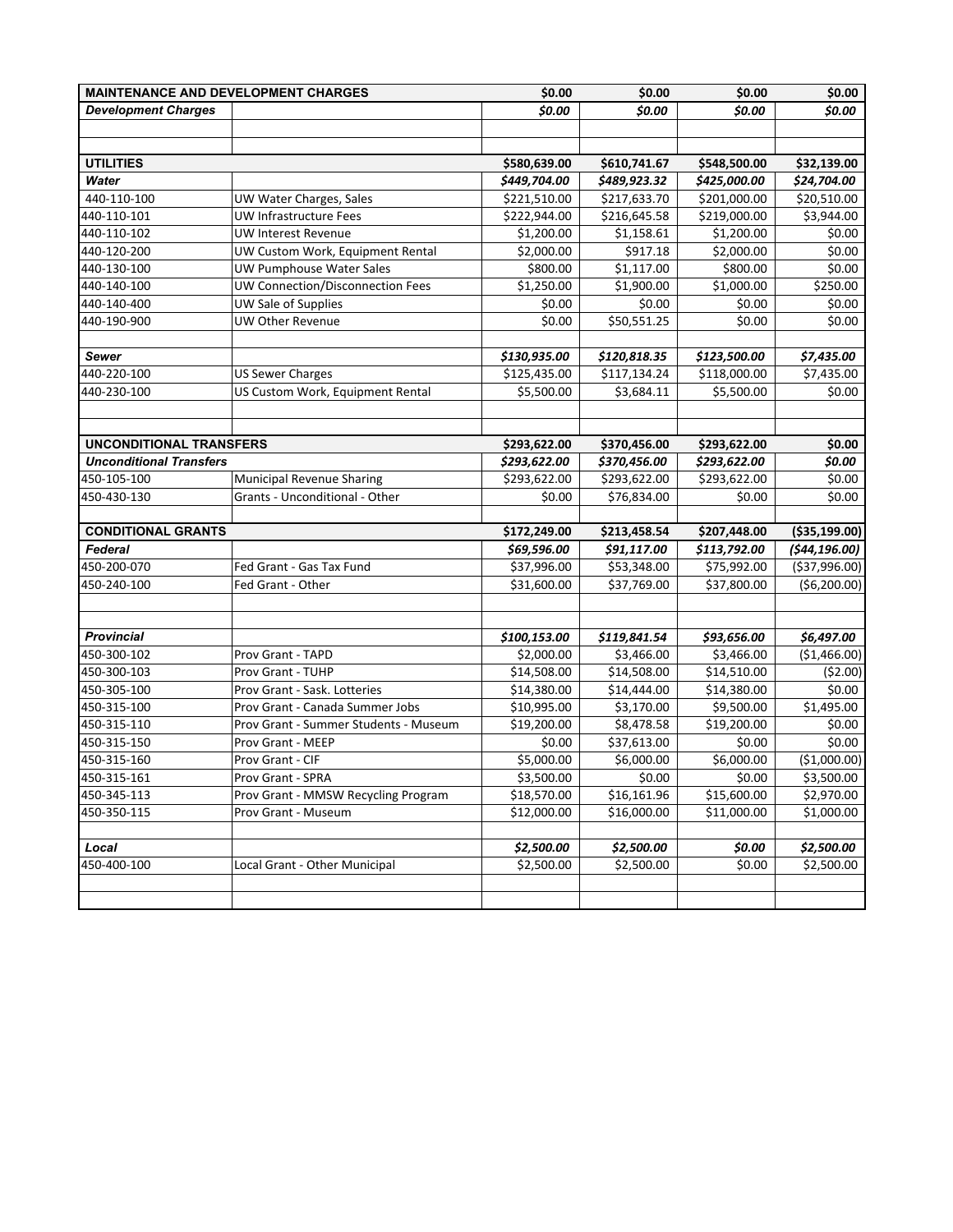| <b>GRANTS IN LIEU OF TAXES</b>           | \$161,373.77                              |             | \$149,401.10    | \$164,900.00 |                  |  |  |  |
|------------------------------------------|-------------------------------------------|-------------|-----------------|--------------|------------------|--|--|--|
| Federal                                  |                                           | \$19,800.00 | \$15,424.74     | \$19,800.00  | \$0.00           |  |  |  |
| 450-500-100                              | GIL - R.C.M.P., C.M.H.C., C.P             | \$19,800.00 | \$15,424.74     | \$19,800.00  | \$0.00           |  |  |  |
|                                          |                                           |             |                 |              |                  |  |  |  |
|                                          |                                           |             |                 |              |                  |  |  |  |
| <b>Provincial</b>                        |                                           | \$57,942.49 | \$52,203.13     | \$60,100.00  | (52, 157.51)     |  |  |  |
| 450-600-100                              | GIL - Sask Tel, Housing, L.B              | \$20,942.49 | \$15,425.63     | \$20,100.00  | \$842.49         |  |  |  |
| 450-620-100                              | GIL - Sask. Energy                        | \$37,000.00 | \$36,777.50     | \$40,000.00  | ( \$3,000.00)    |  |  |  |
| <b>Other</b>                             |                                           | \$83,631.28 | \$81,773.23     | \$85,000.00  | (51, 368.72)     |  |  |  |
| 450-800-100                              | GIL - Sask. Power Surcharge               | \$80,000.00 | \$78,381.46     | \$80,000.00  | \$0.00           |  |  |  |
| 450-800-200                              | GIL - Sask. Power Taxes                   | \$3,631.28  | \$3,391.77      | \$5,000.00   | (\$1,368.72)     |  |  |  |
|                                          |                                           |             |                 |              |                  |  |  |  |
| <b>CAPITAL ASSET PROCEEDS</b>            |                                           | \$0.00      | ( \$24, 965.15) | \$0.00       | \$0.00           |  |  |  |
|                                          |                                           |             |                 |              |                  |  |  |  |
| <b>Capital Asset Proceeds</b>            |                                           | \$0.00      | (524, 965.15)   | \$0.00       | \$0.00           |  |  |  |
| 460-200-100                              | GG Land Sales - Gain/Loss                 | \$0.00      | ( \$24, 965.15) | \$0.00       | \$0.00           |  |  |  |
| 460-250-600                              | RC Sale of Equipment, Supplies            | \$0.00      | \$0.00          | \$0.00       | \$0.00           |  |  |  |
| <b>INVESTMENT INCOME AND COMMISSIONS</b> |                                           | \$18,201.00 | \$17,199.55     | \$80,500.00  | ( \$62, 299.00]  |  |  |  |
| <b>Investment and Income</b>             |                                           |             |                 |              |                  |  |  |  |
| Revenue                                  |                                           | \$18,201.00 | \$17,199.55     | \$80,500.00  | (562, 299.00)    |  |  |  |
| 470-100-100                              | Interest, Investment Income               | \$15,000.00 | \$13,089.98     | \$15,000.00  | \$0.00           |  |  |  |
| 470-100-105                              | Interest-A.R                              | \$1,000.00  | \$1,092.25      | \$1,000.00   | \$0.00           |  |  |  |
| 470-100-110                              | GG - Commissions, Dividends, Refunds      | \$2,000.00  | \$3,017.32      | \$2,500.00   | ( \$500.00)      |  |  |  |
| 470-100-141                              | GG - Credit Recovery (Collections)        | \$200.00    | \$0.00          | \$200.00     | \$0.00           |  |  |  |
| 470-200-200                              | <b>GG Insurance Claims</b>                | \$1.00      | \$0.00          | \$61,800.00  | ( \$61,799.00)   |  |  |  |
| <b>OTHER REVENUES</b>                    |                                           | \$0.00      | \$25.00         | \$0.00       | \$0.00           |  |  |  |
| <b>Other Revenue</b>                     |                                           | \$0.00      | \$25.00         | \$0.00       | \$0.00           |  |  |  |
| 480-150-100                              | Donations - General                       | \$0.00      | \$0.00          | \$0.00       | \$0.00           |  |  |  |
| 480-150-119                              | Donations - Rec Centre                    | \$0.00      | \$0.00          | \$0.00       | \$0.00           |  |  |  |
| 480-150-126                              | Donations - Parks / Playgrounds           | \$0.00      | \$45.00         | \$0.00       | \$0.00           |  |  |  |
| 480-150-128                              | Donation - In-Kind General                | \$0.00      | \$0.00          | \$0.00       | \$0.00           |  |  |  |
|                                          |                                           |             |                 |              |                  |  |  |  |
| <b>TRANSFERS</b>                         |                                           | \$0.00      | \$47,547.68     | \$205,950.00 | ( \$205, 950.00) |  |  |  |
| <b>INTERNAL TRANSFERS IN</b>             |                                           | \$0.00      | \$47,547.68     | \$205,950.00 | (\$205,950.00)   |  |  |  |
| 490-100-100                              | <b>Transfer from Reserves</b>             | \$0.00      | (\$10,452.32)   | \$0.00       | \$0.00           |  |  |  |
| 490-100-105                              | Transfer from Reserves - Museum           | \$0.00      | \$0.00          | \$26,950.00  | (\$26,950.00)    |  |  |  |
| 490-100-107                              | <b>Transfer from Reserves - Utilities</b> | \$0.00      | \$58,000.00     | \$179,000.00 | (\$179,000.00)   |  |  |  |
| 490-100-108                              | Transfer from Reserves - Transportation   | \$0.00      | \$0.00          | \$0.00       | \$0.00           |  |  |  |
| 490-150-100                              | Transfer from Capital Trust Fund          | \$0.00      | \$0.00          | \$0.00       | \$0.00           |  |  |  |
|                                          |                                           |             |                 |              |                  |  |  |  |
|                                          |                                           |             |                 |              |                  |  |  |  |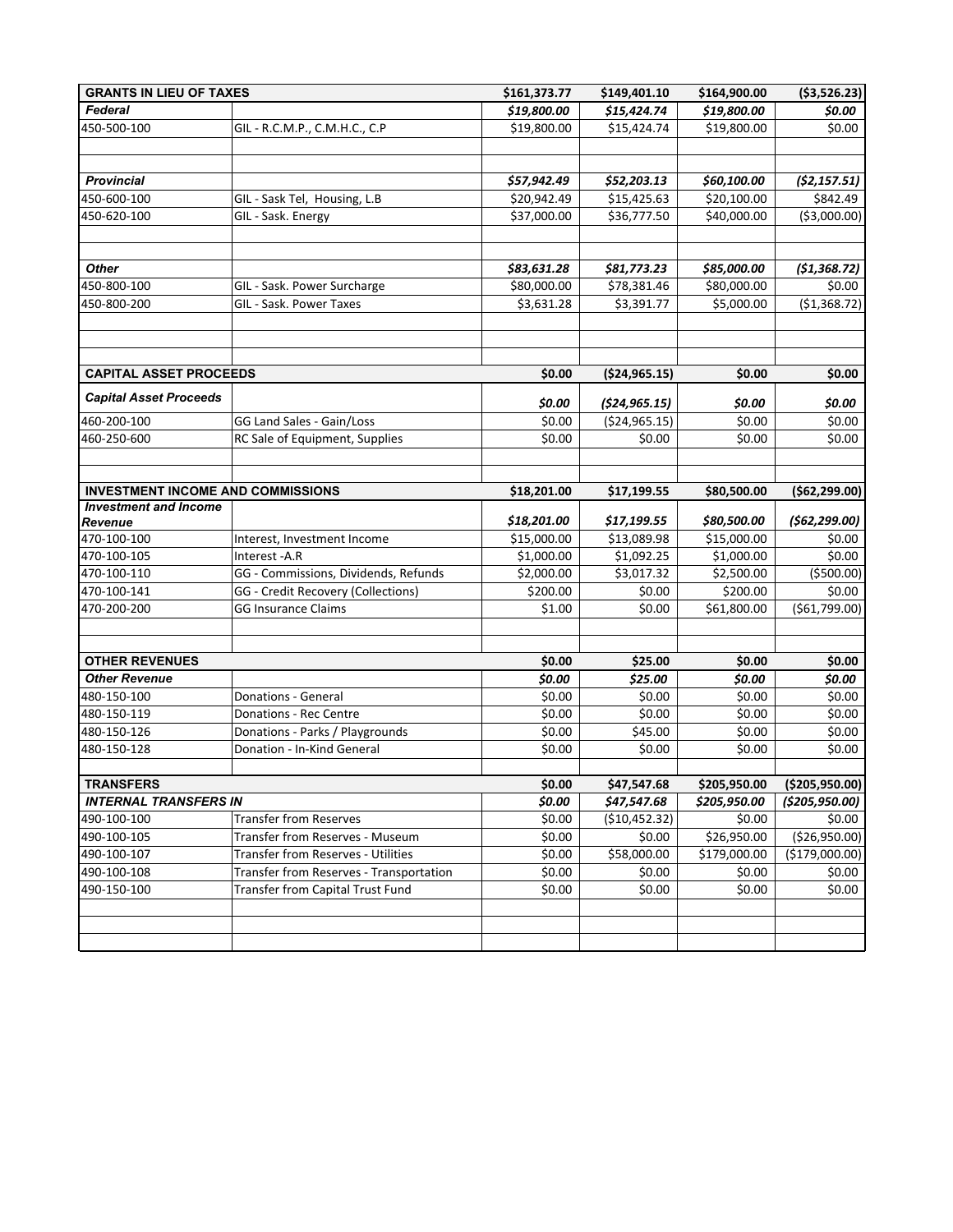

| RF:   | <b>Operating Expenditures (PS, EH and PD)</b>                                            |
|-------|------------------------------------------------------------------------------------------|
| DATE: | February 8, 2021                                                                         |
| FROM: | Jennifer Taylor, Chief Administrative Officer<br>Lovely Jane Magnaye, Manager of Finance |
| TO:   | Committee of the Whole                                                                   |

## **ISSUE:**

Administration has prepared the operating expenditures for Protective Services, Environmental Health Services, and Planning and Development Services for review of the Committee of the Whole (attached).

## **ALTERNATIVES:**

- 1. Committee of the Whole can provide feedback and direction on proposed operating expenditures.
- 2. Committee of the Whole can accept the proposal as presented.

#### **ANALYSIS:**

## Protective Services PS

Protective services shows an overall proposed increase of 3.7% from the 2020 budget. Fire Protection was based on current agreements. RCMP's contract was estimated based on a 5% increase from the 2020 budget. EMO Coordinator, P. Casement, provided input into the EMO related operating budget lines.

## Environmental Health Services EH

EH shows an overall proposed increase of 3.7% from the 2020 budget. Residential and commercial garbage and recycling pick up has been increased based on the contract with Greenland. Separate reports have been prepared to discuss compost collection and animal control for 2021 and receive direction from the Committee. Central Regional Landfill WMA typically sets their budget and levy in April. The Town's actual cost will be less than the levy amount based on CRLWMA Board's decision to credit the Town of Wadena 100% of Greenland's landfill fees for residential pick up.

#### Planning and Development PD

Salaries, wages and benefits are based on last year's actuals and will be increased depending on what overall wage increase Council approves for 2021. The most significant increase in the budget was from the Committee's direction at the January 20, 2021 budget meeting to plan for the Official Community Plan and Zoning Bylaw project amounting to up to \$40,000.

## **ADMINISTRATIVE RECOMMENDATION(S):**

Administration would like feedback from the committee on the proposed expenditures for PS, EH and PD.

## **ATTACHMENTS:**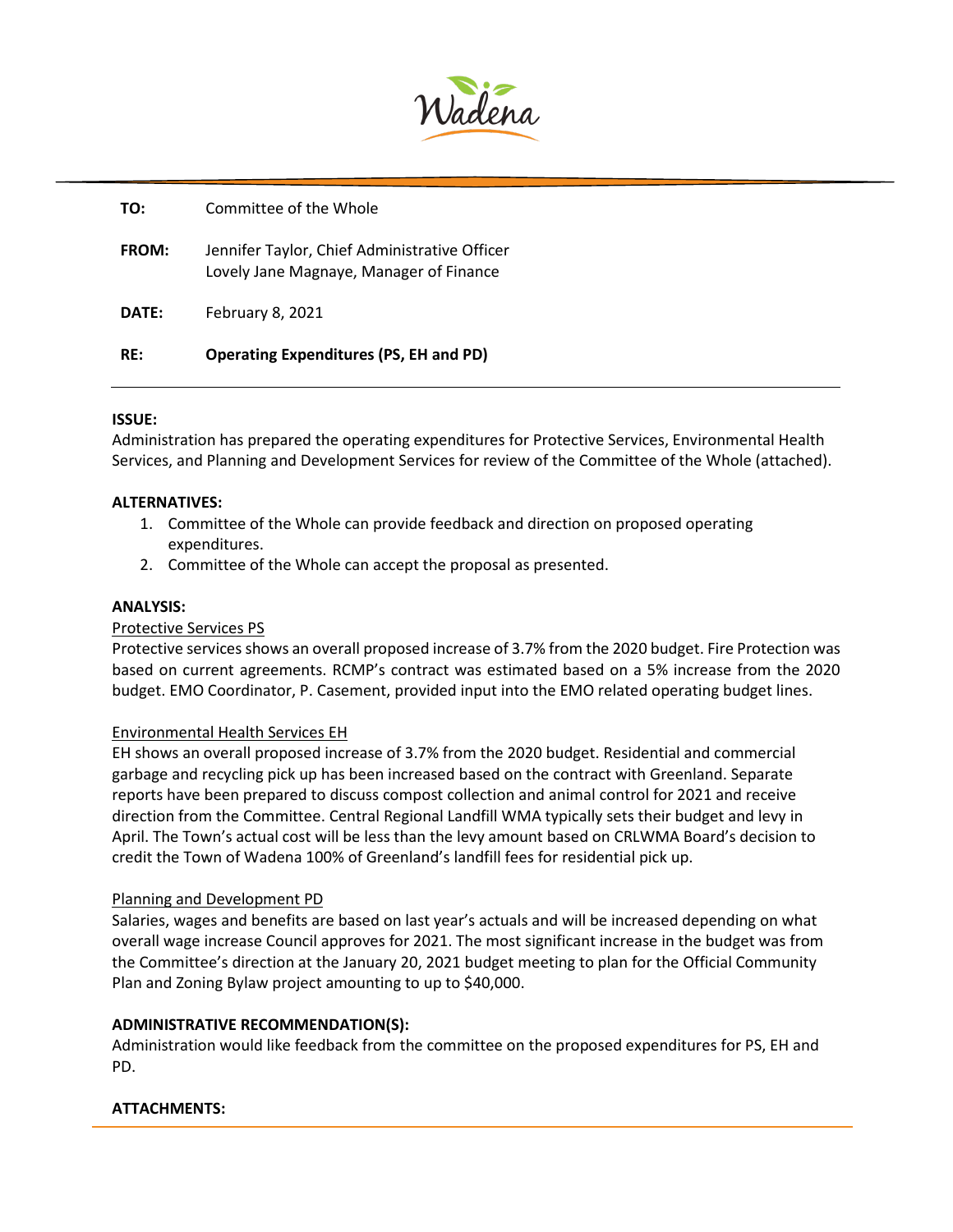

2021 Expenditures – Protective Services DRAFT 2021 Expenditures – Environmental Health Services DRAFT 2021 Expenditures – Planning & Development Services DRAFT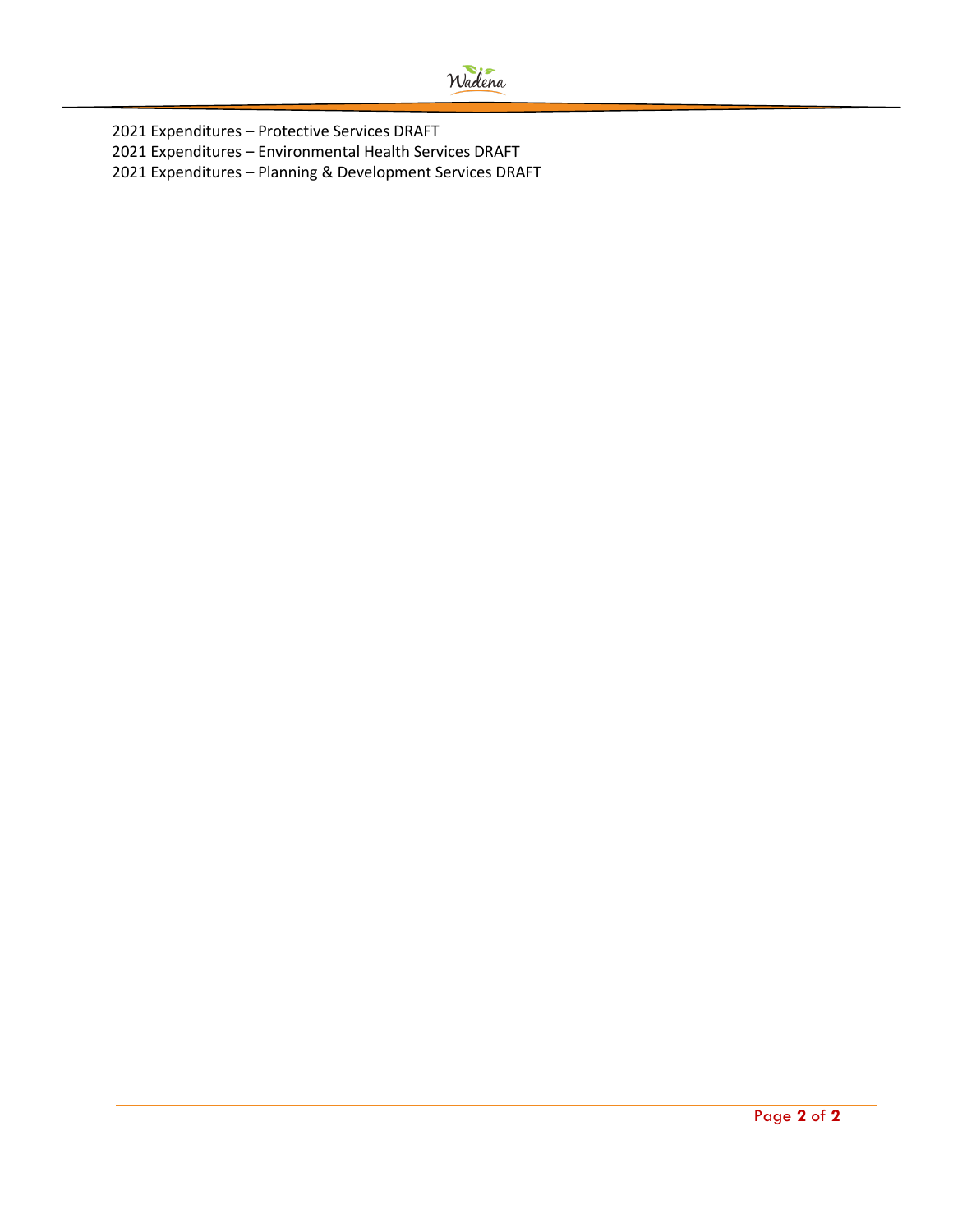| <b>Account Number</b>                  | <b>Account Name</b>                | <b>Total Budget</b> |               | <b>PY Actual</b> |              | <b>PY Budget</b> |                | Increase<br>(Decrease) in<br><b>Budget</b> |            |
|----------------------------------------|------------------------------------|---------------------|---------------|------------------|--------------|------------------|----------------|--------------------------------------------|------------|
|                                        | PROTECTIVE SERVICES DETAIL SUMMARY |                     |               |                  |              |                  |                |                                            |            |
| <b>PS - PROF/CONTRACT SERVICES</b>     |                                    |                     | \$140,800.00  |                  | \$131,347.58 |                  | \$135,800.00   |                                            | \$5,000.00 |
| 520-210-110                            | <b>PS RCMP Contract</b>            |                     | \$107,000.00  |                  | \$100,282.08 |                  | \$101,650.00   | -S                                         | 5,350.00   |
| 525-210-100                            | PS EMO Honourarium                 | Ś                   | 1,000.00      | Ŝ.               | 1,000.00     | Ŝ.               | 1,000.00       | S                                          |            |
| 525-210-110                            | <b>PS Fire Protection</b>          | S                   | 30,100.00     | Ŝ.               | 30,040.50    | Ŝ.               | 30,050.00      | S                                          | 50.00      |
| 525-210-120                            | <b>PS Advertising</b>              | \$                  | 100.00        | Ŝ.               | 25.00        | -S               | 100.00         | Ś                                          |            |
| 525-230-101                            | <b>PS Emergency Planning</b>       | Ś                   | $2,600.00$ \$ |                  | ÷,           | S                | $3,000.00 - $$ |                                            | 400.00     |
| <b>PS-UTILITIES</b>                    |                                    | \$                  |               | \$               | ٠            | \$               |                |                                            | \$0.00     |
| <b>PS- GRANTS &amp; CONTRIBUTIONS</b>  |                                    | \$                  | 100.00        | Ŝ.               | 100.00       | -Ś               | 100.00         |                                            | \$0.00     |
| 525-520-110                            | PS Grants, Contributions           | Ś                   | 100.00        | Ŝ.               | 100.00       | - Ś              | $100.00$ \$    |                                            |            |
|                                        |                                    |                     |               |                  |              |                  |                |                                            |            |
| <b>PS - CAPITAL &amp; AMORTIZATION</b> |                                    | \$                  |               | \$               |              | \$               |                |                                            | \$0.00     |
| 525-600-120                            | PS Capital - Fire Hall             | \$                  |               | \$               |              | \$               |                | \$                                         |            |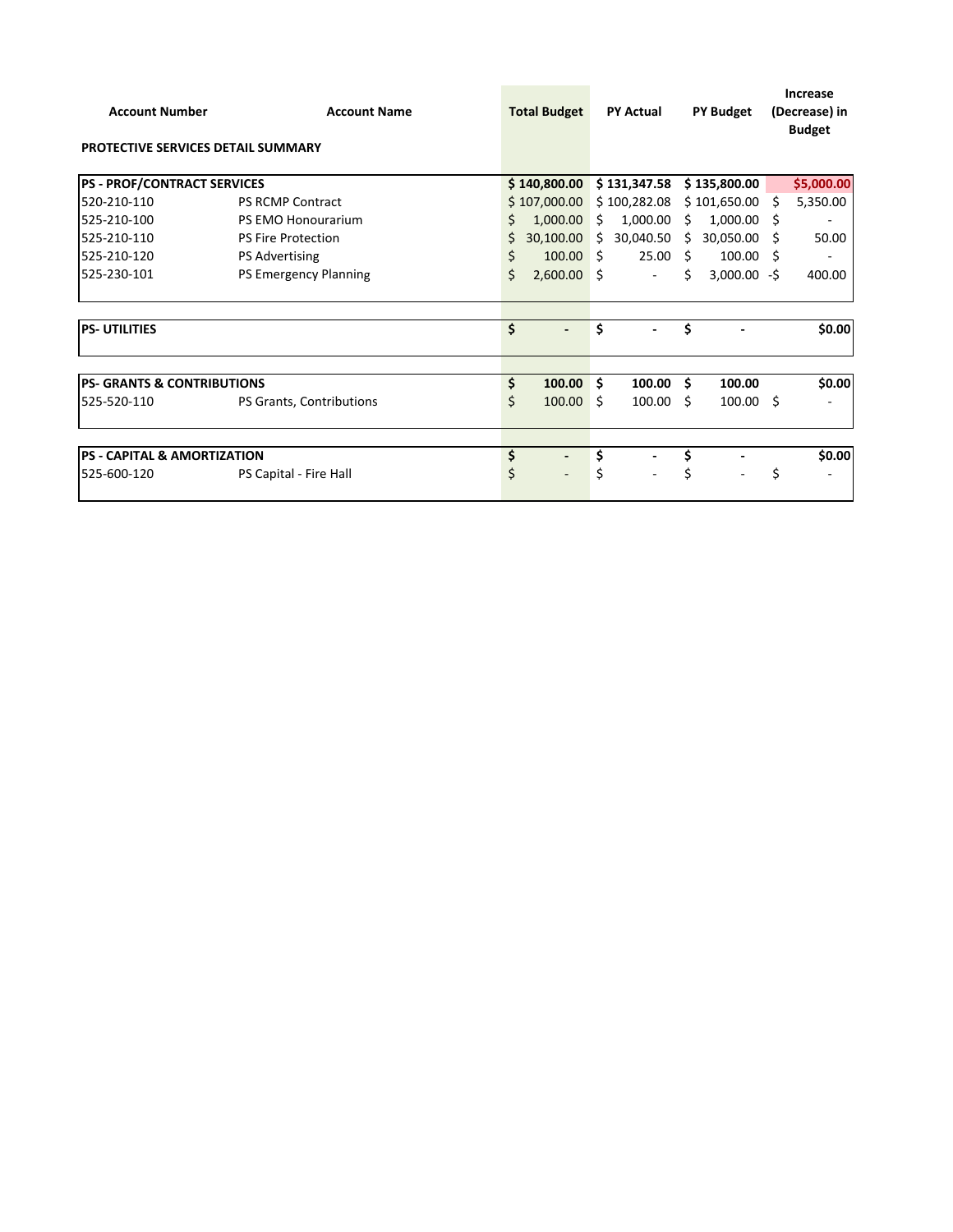| <b>Account Number</b>                 | <b>Account Name</b><br><b>ENVIRONMENT HEALTH SERVICES DETAIL SUMMARY</b> | <b>Total Budget</b> | <b>PY Actual</b> | <b>PY Budget</b>   | Increase<br>(Decrease) in<br><b>Budget</b> |
|---------------------------------------|--------------------------------------------------------------------------|---------------------|------------------|--------------------|--------------------------------------------|
| <b>EH - PROF/CONTRACT SERVICES</b>    |                                                                          | \$166,300.00        | \$133,086.33     | \$156,050.00       | \$10,250.00                                |
| 540-200-110                           | <b>EH Compost Collection</b>                                             | 12.000.00           | \$12,000.00      | 12,000.00 \$<br>S. |                                            |
| 540-200-112                           | <b>EH Curbside Collection Residential</b>                                | \$119,700.00        | 96,990.68<br>S.  | \$112,200.00       | 7,500.00<br>S                              |
| 540-200-113                           | <b>EH Curbside Collection Commercial</b>                                 | S.<br>19,800.00     | 11,547.48<br>S.  | 17,300.00<br>Ŝ.    | 2,500.00<br>S                              |
| 540-210-100                           | <b>EH Pest, Animal Control</b>                                           | Ś.<br>14.800.00     | 12.548.17<br>S.  | Ś.<br>14.550.00    | 250.00<br>s                                |
|                                       |                                                                          |                     |                  |                    |                                            |
| <b>EH -GRANTS &amp; CONTRIBUTIONS</b> |                                                                          | \$109,463.00        | \$107,479.00     | \$110,000.00       | $-$537.00$                                 |
| 540-500-111                           | <b>EH Landfill Levy</b>                                                  | \$109.463.00        | \$107,479.00     | \$110,000.00       | $-$ \$537.00                               |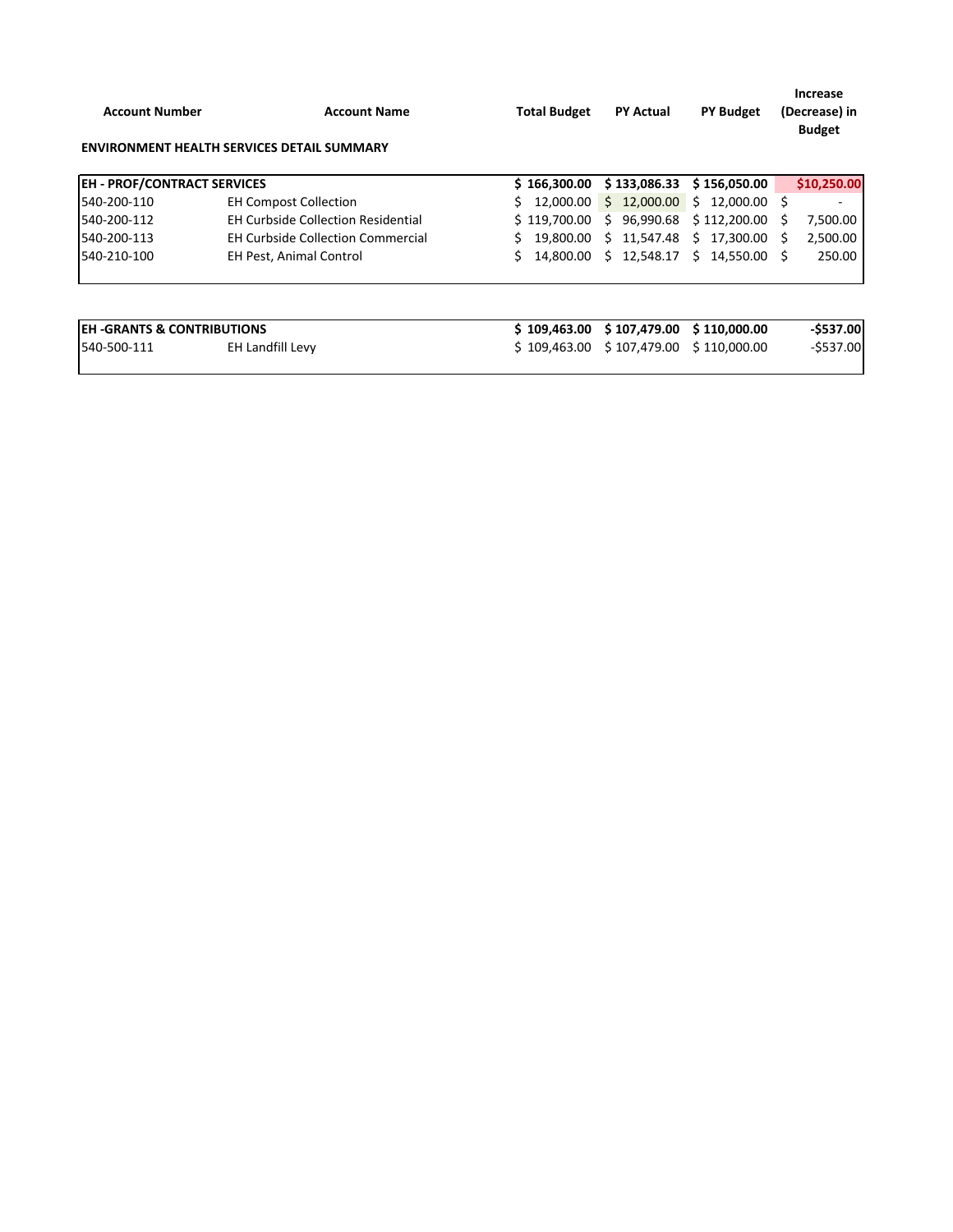|                                                 |                                    |                     |           |    |                          |                  |                |                                | <b>Increase</b> |
|-------------------------------------------------|------------------------------------|---------------------|-----------|----|--------------------------|------------------|----------------|--------------------------------|-----------------|
| <b>Account Number</b>                           | <b>Account Name</b>                | <b>Total Budget</b> |           |    | <b>PY Actual</b>         | <b>PY Budget</b> |                | (Decrease) in<br><b>Budget</b> |                 |
| <b>PLANNING &amp; DEVELOPMENT DETAILSUMMARY</b> |                                    |                     |           |    |                          |                  |                |                                |                 |
| <b>P&amp;D - WAGES &amp; BENEFITS</b>           |                                    | S.                  | 15,853.82 |    | \$15,561.60              |                  | \$14,780.00    | Š.                             | 1,073.82        |
| 560-100-100                                     | <b>PD Salaries</b>                 | Ś.                  | 13,398.89 |    | \$12,904.73              |                  | \$12,460.00    | Ś                              | 938.89          |
| 560-100-110                                     | <b>PD Benefits</b>                 | Ś                   | 2,454.93  |    | \$2,656.87               |                  | \$2,320.00     | S                              | 134.93          |
|                                                 |                                    |                     |           |    |                          |                  |                |                                |                 |
| <b>PD - PROF/CONTRACT SERVICES</b>              |                                    | Ś.                  | 54,800.00 |    | \$13,477.50              |                  | \$14,900.00    | Š.                             | 39,900.00       |
| 560-200-110                                     | PD Community Development, Planning | Ś                   | 42,500.00 | Ŝ. | 2,315.00                 | \$               | 3,000.00       | Ś                              | 39,500.00       |
| 560-210-100                                     | PD Advertising, Tourism, Promo     | Ś                   | 1,400.00  | S. | 901.77                   | Ś.               | 1,500.00       | -S                             | 100.00          |
| 560-210-110                                     | PD Website & Branding              | Ś                   | 10,000.00 | S  | 9,413.39                 | Ś.               | 9,500.00       | s                              | 500.00          |
| 560-240-100                                     | PD Memberships, Subscription       | Ś                   | 900.00    | Ś. | 847.34                   | Ś                | 900.00         | \$                             |                 |
|                                                 |                                    |                     |           |    |                          |                  |                |                                |                 |
| <b>ED-GRANTS AND CONTRIBUTIONS</b>              |                                    | Ś                   | 600.00    | Ŝ. |                          | Ś                | $1,500.00 - $$ |                                | 900.00          |
| 560-500-110                                     | PD Contribution - Sask Housing     | \$                  | 600.00    | Ŝ  | $\overline{\phantom{a}}$ | Ś                | 1,500.00       | -\$                            | 900.00          |
| 560-600-190                                     | <b>PD Capital</b>                  | \$                  |           | \$ |                          |                  |                | \$                             |                 |